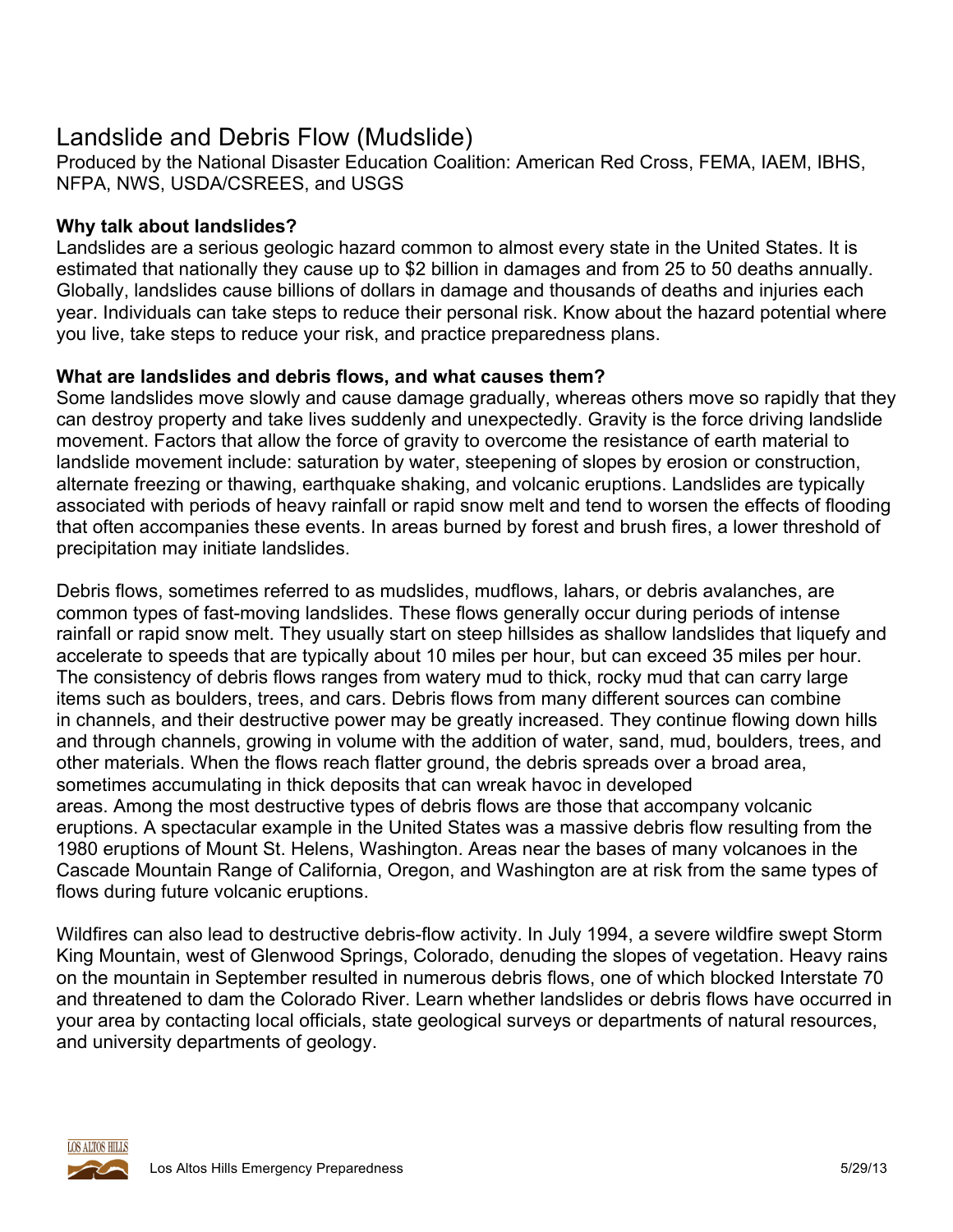#### **Awareness Information**

Areas that are generally prone to landslide hazards include existing old landslides; the bases of steep slopes; the bases of drainage channels; and developed hillsides where leach-field septic systems are used. Areas that are typically considered safe from landslides include areas that have not moved in the past; relatively flat-lying areas away from sudden changes in slope; and areas at the top or along ridges, set back from the tops of slopes. Learn what to watch for prior to major landsliding. Look for patterns of storm-water drainage on slopes near your home, noting especially the places where runoff water converges, increasing flow over soil-covered slopes. Check hillsides around your home for any signs of land movement, such as small landslides or debris flows or progressively tilting trees.

# **Landslide & Debris Flow**

#### **Plan for a Landslide**

Develop a Family Disaster Plan. Develop landslide-specific planning. Learn about landslide risk in your area. Contact local officials, state geological surveys or departments of natural resources, and university departments of geology. Landslides occur where they have before, and in identifiable hazard locations. Ask for information on landslides in your area, specific information on areas vulnerable to landslides, and request a professional referral for a very detailed site analysis of your property, and corrective measures you can take, if necessary.

#### **If you are at risk from landslides:**

• Talk to your insurance agent. Debris flow may be covered by flood insurance policies from the National Flood Insurance Program (NFIP).

• Develop an evacuation plan. You should know where to go if you have to leave. Trying to make plans at the last minute can be upsetting and create confusion.

• Discuss landslides and debris flow with your family. Everyone should know what to do in case all family members are not together. Discussing disaster ahead of time helps reduce fear and lets everyone know how to respond during a landslide or debris flow.

# **How to Protect Your Property**

• If your property is in a landslide-prone area, contract with a private consulting company specializing in earth movement for opinions and advice on landslide problems and on corrective measures you can take. Such companies would likely be those specializing in geotechnical engineering, structural engineering, or civil engineering. Local officials could possibly advise you as to the best kind of professional to contact in your area. Taking steps without consulting a professional could make your situation worse.

• Install flexible pipe fittings to avoid gas or water leaks. Flexible fittings will be less likely to break.

# **What to Do Before Intense Storms**

• Become familiar with the land around you. Learn whether landslides and debris flows have occurred in your area by contacting local officials, state geological surveys or departments of natural resources, and university departments of geology. Knowing the land can help you assess your risk for danger.

• Watch the patterns of storm-water drainage on slopes near your home, and especially the places where runoff water converges, increasing flow over soil-covered slopes. Watch the hillsides around your home for any signs of land movement, such as small landslides or debris flows, or progressively tilting trees. Watching small changes could alert you to the potential of a greater landslide threat.

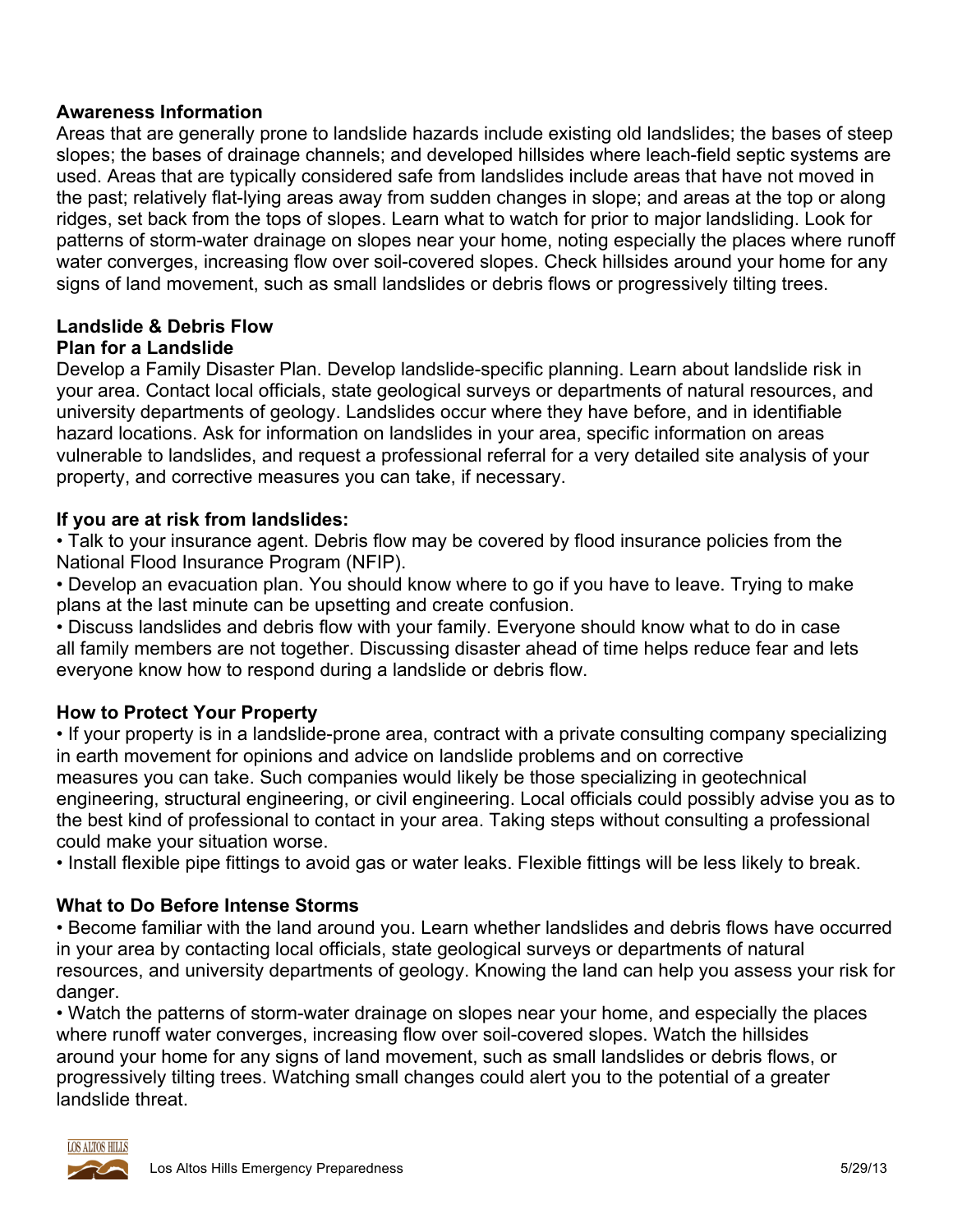# **What to Do During Intense Storms**

• Stay alert and awake. Many debris-flow fatalities occur when people are sleeping. Listen to a NOAA Weather Radio or portable, battery-powered radio or television for warnings of intense rainfall. Be aware that intense, short bursts of rain may be particularly dangerous, especially after longer periods of heavy rainfall and damp weather.

• If you are in areas susceptible to landslides and debris flows, consider leaving if it is safe to do so. Remember that driving during an intense storm can be hazardous. If you remain at home, move to a second story if possible. Staying out of the path of a landslide or debris flow saves lives.

# **Landslides & Debris Flow**

• Listen for any unusual sounds that might indicate moving debris, such as trees cracking or boulders knocking together. A trickle of flowing or falling mud or debris may precede larger landslides. Moving debris can flow quickly and sometimes without warning.

• If you are near a stream or channel, be alert for any sudden increase or decrease in water flow and for a change from clear to muddy water. Such changes may indicate landslide activity upstream, so be prepared to move quickly. Don't delay! Save yourself, not your belongings.

• Be especially alert when driving. Embankments along roadsides are particularly susceptible to landslides. Watch the road for collapsed pavement, mud, fallen rocks, and other indications of possible debris flows.

#### **What to Do if You Suspect Imminent Landslide Danger**

• Contact your local fire, police, or public works department. Local officials are the best persons able to assess potential danger.

• Inform affected neighbors. Your neighbors may not be aware of potential hazards. Advising them of a potential threat may help save lives. Help neighbors who may need assistance to evacuate.

• Evacuate. Getting out of the path of a landslide or debris flow is your best protection.

# **What to Do During a Landslide**

• Quickly move out of the path of the landslide or debris flow. Moving away from the path of the flow to a stable area will reduce your risk.

• If escape is not possible, curl into a tight ball and protect your head. A tight ball will provide the best protection for your body.

# **What to Do After a Landslide**

• Stay away from the slide area. There may be danger of additional slides.

• Check for injured and trapped persons near the slide, without entering the direct slide area. Direct rescuers to their locations.

• Help a neighbor who may require special assistance — infants, elderly people, and people with disabilities. Elderly people and people with disabilities may require additional assistance. People who care for them or who have large families may need additional assistance in emergency situations.

• Listen to local radio or television stations for the latest emergency information.

• Watch for flooding, which may occur after a landslide or debris flow. Floods sometimes follow landslides and debris flows because they may both be started by the same event.

• Look for and report broken utility lines to appropriate authorities. Reporting potential hazards will get the utilities turned off as quickly as possible, preventing further hazard and injury.